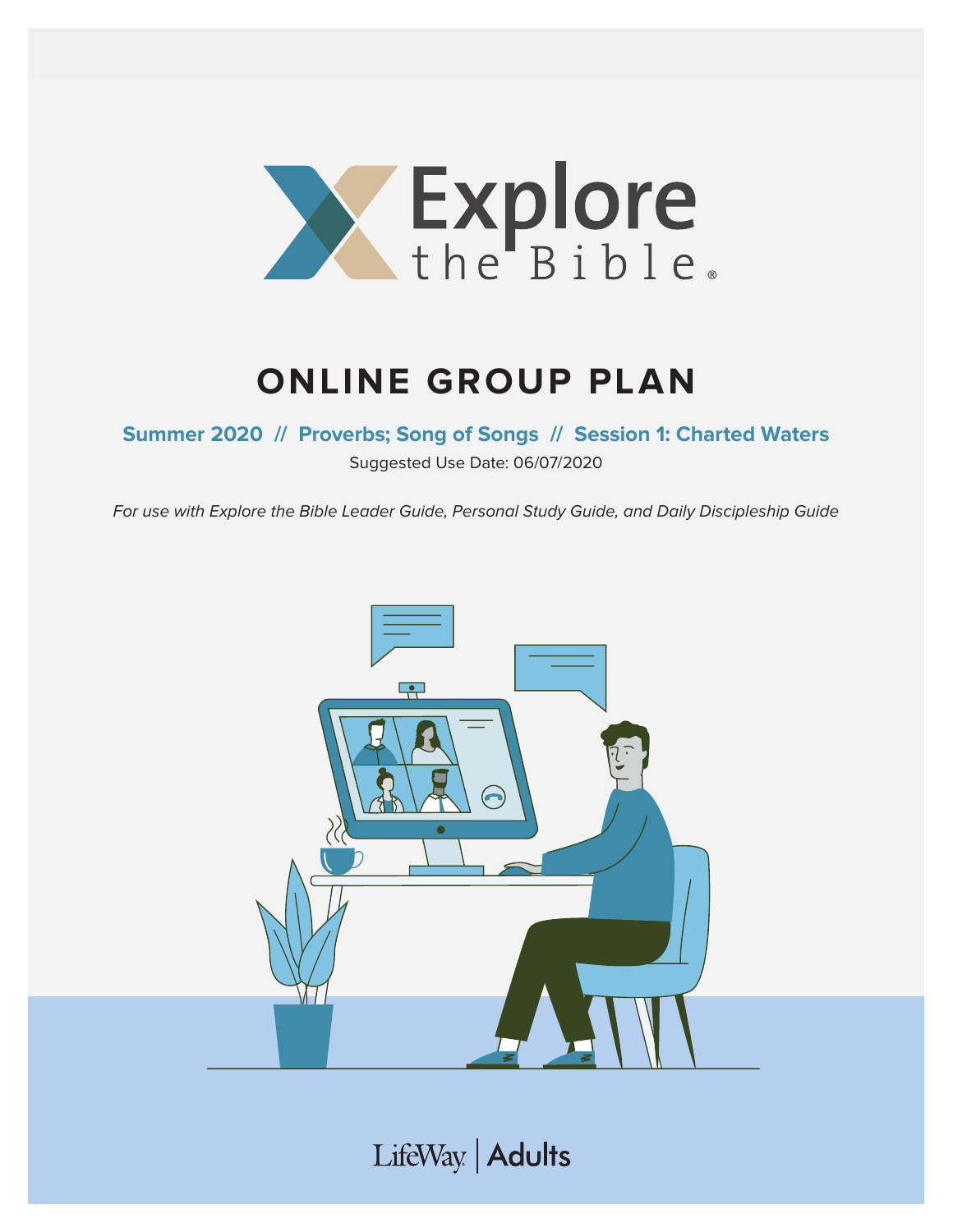## **PREPARATION**

#### **Best Practices for Leading an Online Group**



**PRAY** for your group members and for God to grant you insight as you study and prepare your Bible study session. Do this throughout the week.

**SCHEDULE** your group's online Bible study using the online meeting tool you prefer Invite group members and guests to participate using a meeting ID if required by your online meeting tool. **[Click here](https://s3.amazonaws.com/LWbranding/bsfl2019/2020/04/Online_Bible_Study_Best_Practices.pdf)** to view a Best Practices document for online groups.



**SEND** digital copies of the next session to group members who do not have a print copy. If using the Personal Study Guide, encourage group members to read the passage and comments for the next session. If you are using the Daily Discipleship Guide, encourage your group members to follow up your session by engaging with the five daily Bible readings.



**CONNECT** with your group via email or text messaging early in the week.

Create your own message:

- Briefly tell the group the title of your next Bible study, why it is important, and what they will learn.
- Challenge group members to study before the group session if your group uses a Personal Study Guide; remind group members to follow up your online study with their daily readings if your group uses the Daily Discipleship Guide.
- Remind group members when your group will meet online.

Or copy and paste this suggested wording into the email or text message to your group:

How would you describe the difference between knowledge and wisdom? How should information lead to a change in behavior? I hope you'll join us this week as we begin our study of the Book of Proverbs and discover that God is the source of true wisdom.

**WEEKLY MESSAGE**

Read Proverbs 1:7-19 and the comments on Session 1 found in your copy of the Personal Study Guide or Daily Discipleship Guide. Be sure to look at the words "fear," "knowledge," "fools," "despise," and "discipline" in verse 7 and how each relates to the rest of the passage.

We will meet at (add time) using (name of online tool). Here is the link to our meeting: (add meeting ID if your online tool doesn't do that automatically)

### LifeWay | Adults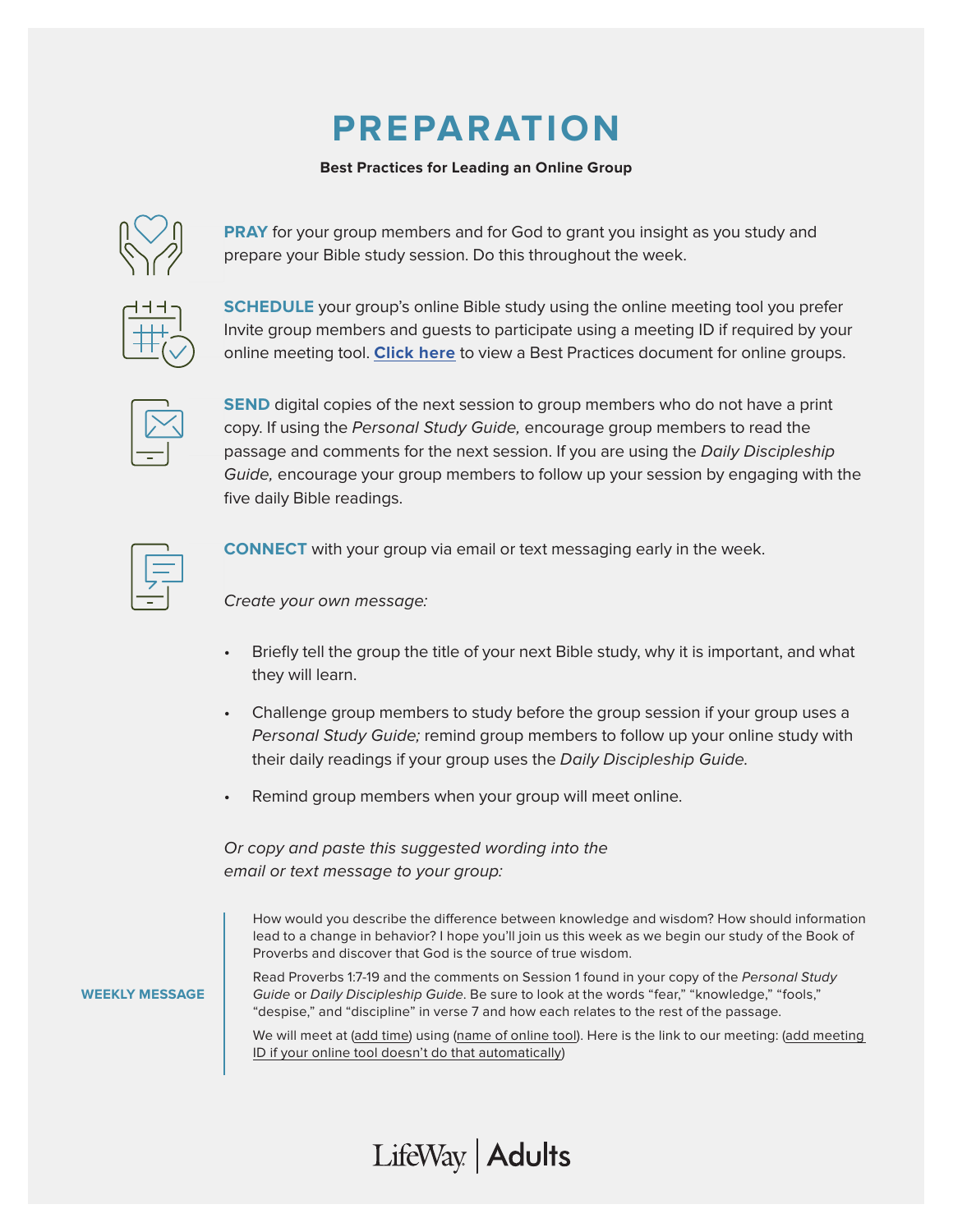

**PREPARE** to lead your group's Bible study.

- **Study** Proverbs 1:7-19, being sure to complete the Bible Skill activity about the term "fear of the LORD."
- **Listen** to the Explore the Bible Adult Leader Podcast. Go to **[goExploreTheBible.](https://goexplorethebible.com/adults-training/) [com/Adults-Training](https://goexplorethebible.com/adults-training/)** for an overview of the main points and key ideas from each session.
- **Visit** the Explore the Bible blog for additional leader helps at **[goExploreTheBible.](https://goexplorethebible.com/blog/) [com/L](https://goexplorethebible.com/blog/)eader-Helps**
- **Create** your teaching plan for guiding your group's online Bible study experience. Use the Online Group Plan on the next pages as a starting point, modifying it for your group as needed. Consult the Adult Commentary, QuickSource, and Leader Pack for additional ideas and resources.

**REMIND** your group members to study and prepare via another email or text message closer to the day your group meets.

Include a quote from the Personal Study Guide, a question, or an insight you plan to discuss with the group when you meet online.



### **HELPFUL LINKS**

- Explore the Bible main landing page: **[goExploreTheBible.com](https://goexplorethebible.com/)**
- Digital version of Explore the Bible: **[curriculum.lifeway.com](https://curriculum.lifeway.com/#/)**
- Explore the Bible leader helps: **[goExploreTheBible.com/L](https://goexplorethebible.com/blog/)eader-Helps**
- Explore the Bible Podcast: **[goExploreTheBible.com/Adults-Training](https://goexplorethebible.com/adults-training/)**
- Free Coronavirus links and leader helps: **[lifeway.com/coronavirus](https://www.lifeway.com/coronavirus)**

LifeWay | Adults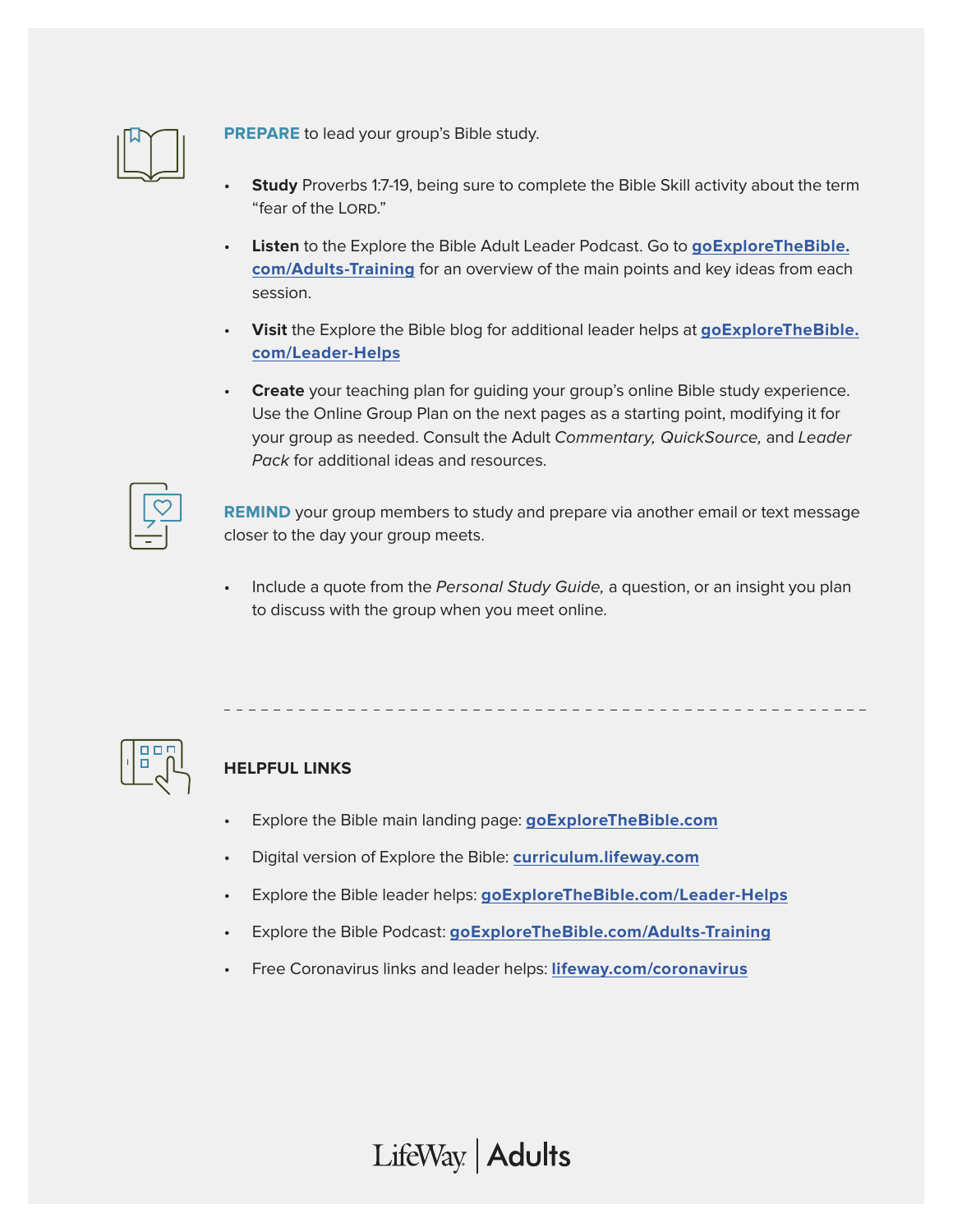

**Explore the Bible** // Summer 2020 // Proverbs; Song of Songs // Session 1: Charted Waters

**GREET** people as they join and invite them to give examples that illustrate the NOTES difference between wisdom and knowledge. Ask: **How should information lead to a change in behavior?** (See PSG, p. 10; DDG, p. 13.). Option: Use the Extra! idea. See **[goExploreTheBible.com/LeaderExtras](https://goexplorethebible.com/leaderextras/)**

**INTRODUCE:** Explain that this is the first session of a study of the Bible books of Proverbs and Song of Songs. Using Understand the Context (PSG, p. 11, DDG, p. 13), provide an overview of the study of Proverbs. Point to the listing of the session titles on the table of contents and the outline of the Book of Proverbs (PSG, p. 9; DDG, p. 9). Highlight that Proverbs begins with an invitation and a warning.

**READ Proverbs 1:7**, calling attention to key words in the verse.

**LEAD** the group to complete the Bible Skill activity (PSG, p. 13, DDG, p. 15). Share different ways this verse is translated and read information from a Bible dictionary about the meaning of "the fear of the LORD." Read 1 Corinthians 1:24-25 and explain that we know God through faith in Jesus. (Option: Recruit a volunteer prior to the group time to complete the Bible Skill and share with the group.)

**DISCUSS:** Call attention the last half of verse 7. Ask: **How might a person be intelligent and unwise at the same time?** (PSG, p. 13; DDG, p. 15)

**READ Proverbs 1:8-9**, emphasizing that the word "listen" appears in verse 5 and again in verse 8. Summarize the comments on these two verses on page 14 of the PSG or page 15 of the DDG. Call attention to the question: **How does listening to godly counsel lead to blessing?** (PSG, p. 14; DDG, p. 15). Share your response, reminding the group to thank God for the godly counsel in their lives.

**TRANSITION:** Solomon then focused on the consequences of following the wrong counsel.

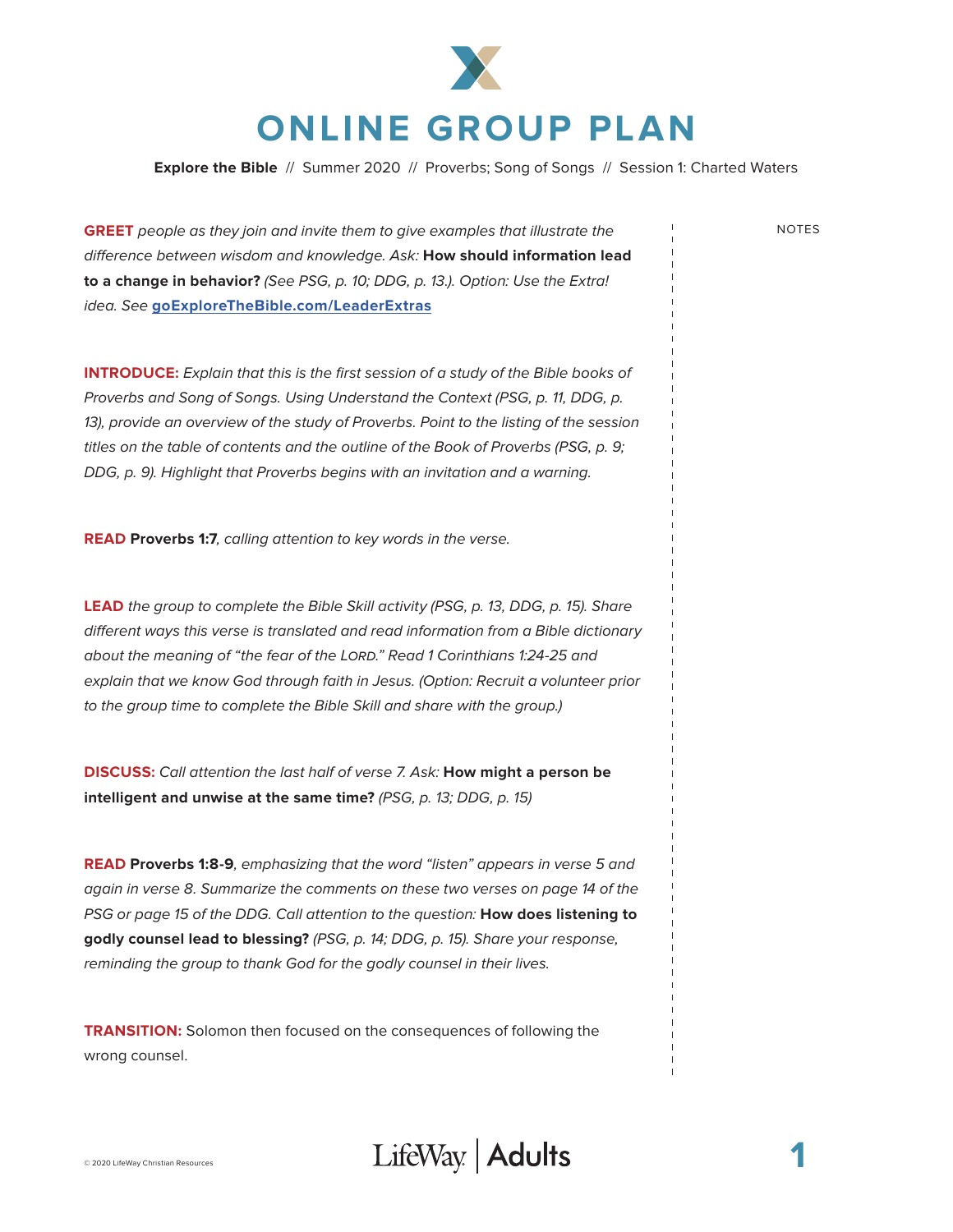**READ Proverbs 1:10-14**, as the group listens for the wisdom provided by Solomon NOTES on resisting sin.

**STATE:** We know that temptation is common to all humans, but the person on the wise path rejects temptation and resists sin. Read aloud 1 Corinthians 10:12-13.

**REFLECT: How might being mindful of the consequences impact how a person responds to temptation? Which has the greater impact: focusing on the consequences of disobedience or the rewards of obedience?** (PSG, p. 16; DDG, p. 15) If using the DDG, explain that the group will have an opportunity to reflect more on that question on Day 4 of the Daily Explorations (p. 18).

**READ Proverbs 1:15-19.** Emphasize that sin leads to self destruction, giving examples.

**DISCUSS:** Lead the group to discuss the bulleted list under "Bad Companions in the Book of Proverbs" on page 17 of the PSG [those who entice you to sin (1:10-19; 24:1); fools (13:20; 14:7); gossips (20:19); those who drink too much and gluttons (23:20-21); rebellious people (24:21)]. If using the DDG, share the list, encouraging the group to record it in the margin on page 19. Guide a discussion on how believers can be in the world but not negatively influenced into sin by the world.

**SUMMARIZE:** Solomon made it clear that humans have the choice to listen to godly wisdom or be enticed by sin. He also laid the foundation that wisdom starts with a right relationship with God and an application of God's Word.

**HIGHLIGHT:** Lead the group to locate the four bulleted statements under In My Context (PSG, p. 18) or Apply the Text (DDG, p. 16), and read the statements aloud.

**DISCUSS:** Guide the group in a discussion of the second question set on PSG page 18 or on DDG page 16: **Discuss with your Bible study group ways people provide godly counsel. Discuss the role the group has in providing godly counsel and fostering obedience.**